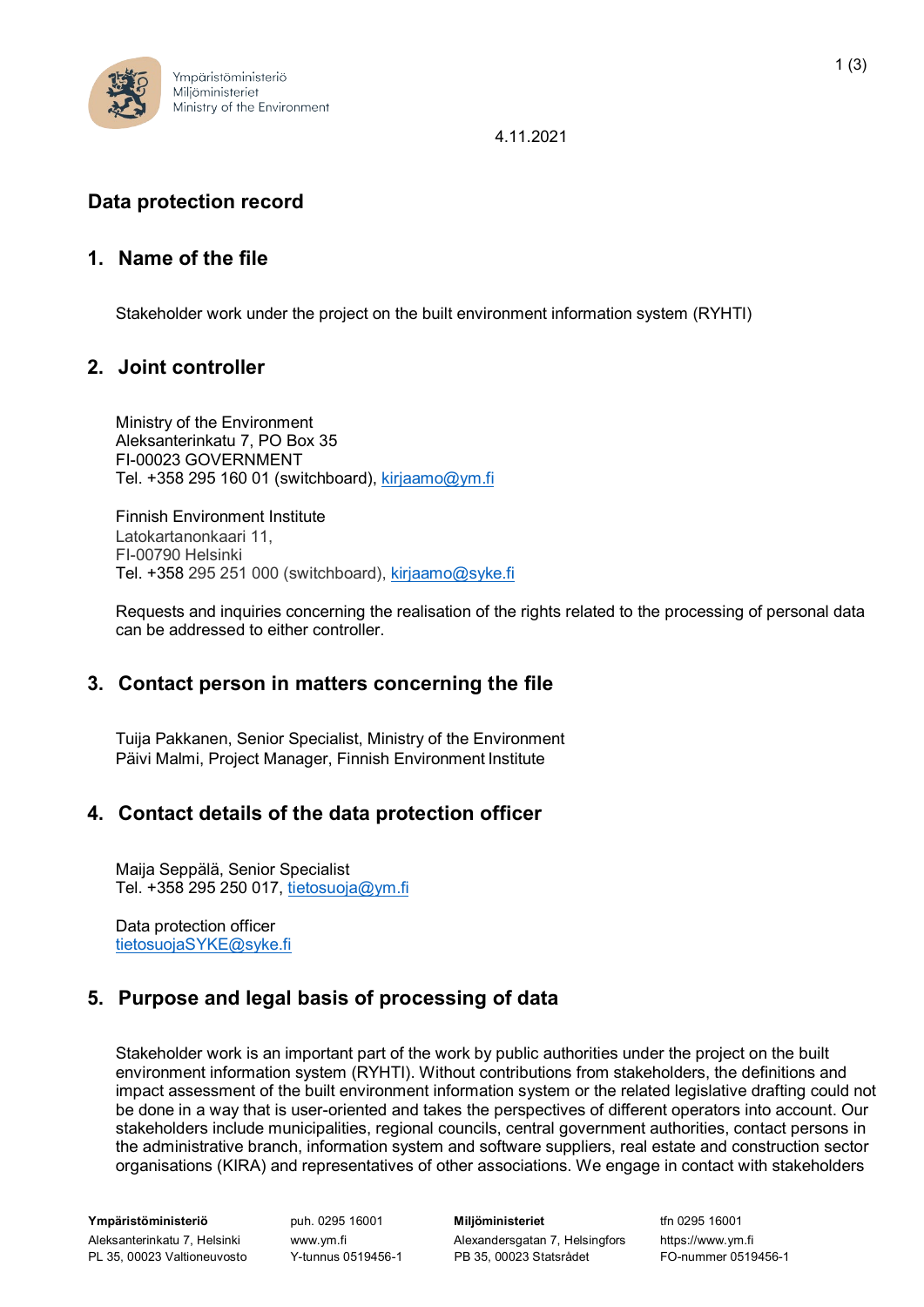

in a variety of ways. Our cooperation takes the form of information exchange and transmission, inquiries and involvement, organisation of events and establishment of the working and steering groups. In order to enable stakeholder cooperation, the Ministry of the Environment and Finnish Environment Institute collect and process personal data from persons belonging to stakeholder groups.

The processing of the data is necessary and proportionate for the performance of a task carried out in the public interest (section 4, subsection 1 of the Data Protection Act). Tasks carried out in the public interest refer to the definition and development of the built environment information system and the related legislative drafting.

### **6. Categories of data subjects and related categories of personal data (data content)**

Data to be stored in the file consist of personal data of the representatives of the stakeholder groups of the project on the built environment information system (RYHTI) necessary for the specific purpose of the processing: name, email, place of work/employer, telephone number and job title or position.

# **7. Recipients or categories of recipients of personal data**

Personal data are processed by employees of the Ministry of the Environment and Finnish Environment Institute who are entitled to access the data and process the matter at hand. In addition, the data may be processed by service providers and their subcontractors acting on behalf of the Ministry of the Environment and Finnish Environment Institute with whom the Ministry of the Environment or Finnish Environment Institute has agreed on the processing of data as required by the data protection legislation.

# **8. Transfer of data to third countries**

Data in the file are not transferred or disclosed to countries outside the European Union or the European Economic Area.

# **9. Protection of personal data**

The data controller has taken the necessary technical and organisational measures and requires that the service providers it uses also take such measures.

# **10. Envisaged time limits for the erasure of different categories of data (or criteria for determining the time limits, as far as possible)**

Data in the personal data file are stored for as long as is necessary to perform tasks carried out in the public interest. Data on the participants in the definition work are stored until the end of the project on the built environment information system (RYHTI). With respect to the inquiries for the impact assessments of the built environment information system, personal data are stored for the duration of the RYHTI project and legislative drafting of the built environment information system, after which they will be erased. Individuals and their data will be removed from the file upon request from the data subject or if the recipient cannot be reached via email.